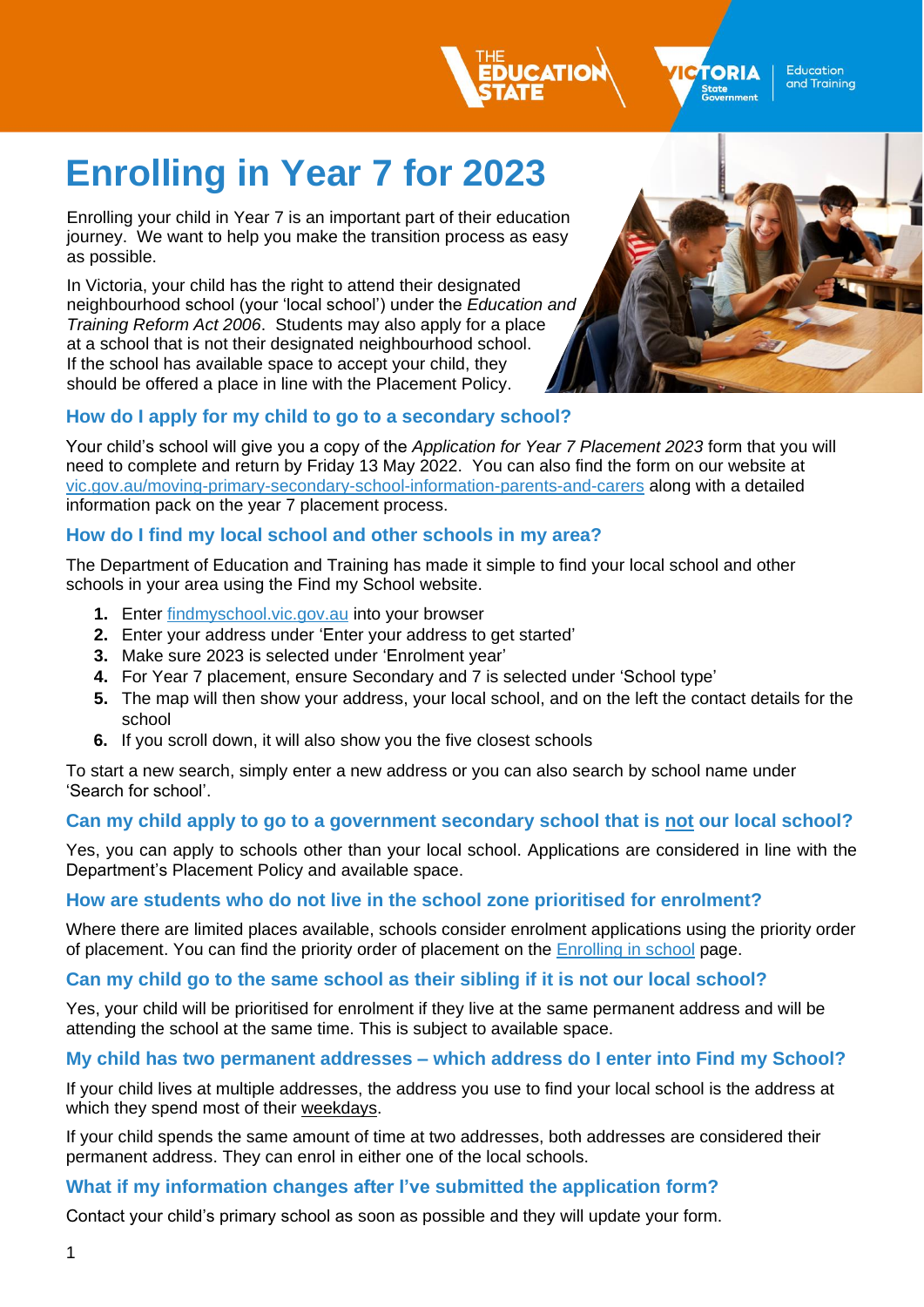

Yes. For guidance on the appeals process, please see the detailed [Year 6-7 Placement Information](http://www.vic.gov.au/moving-primary-secondary-school-information-parents-and-carers)  [Pack.](http://www.vic.gov.au/moving-primary-secondary-school-information-parents-and-carers)

Education

and Training

TORIA

State<br>Government

#### **Where can I find further information on the Year 7 placement process?**

You can find an information pack on the Year 7 placement process on our website at [Year 6-7](http://www.vic.gov.au/moving-primary-secondary-school-information-parents-and-carers)  [Placement Information Pack.](http://www.vic.gov.au/moving-primary-secondary-school-information-parents-and-carers) You can also ask your child's primary school for a copy.

The pack includes more detailed information on:

- local schools
- the Department's Placement Policy
- enrolling in a secondary school
- disability support
- filling out and signing the application form
- the appeals process
- privacy notice

If you require help translating the information pack, please talk to your child's primary school for assistance.

#### **Who do I contact for help?**

The Year 6 Coordinator, Transition Coordinator or Principal of your child's primary school can help you with any questions you may have about the transition process.

#### **Useful Links**

Please find some useful links below that may be helpful for you as your child transitions from Year 6 to Year 7 in 2023:

Find my School – [findmyschool.vic.gov.au](http://www.findmyschool.vic.gov.au/)

School zones – [vic.gov.au/school-zones](http://www.vic.gov.au/school-zones)

Enrolling in school – vic.gov.au/how-choose-school-and-enrol

Disability and inclusive education – [vic.gov.au/disability-and-inclusive-education](https://www.vic.gov.au/disability-and-inclusive-education)

Regional office contacts – [education.vic.gov.au/about/contact/Pages/regions.aspx](https://www.education.vic.gov.au/about/contact/Pages/regions.aspx)